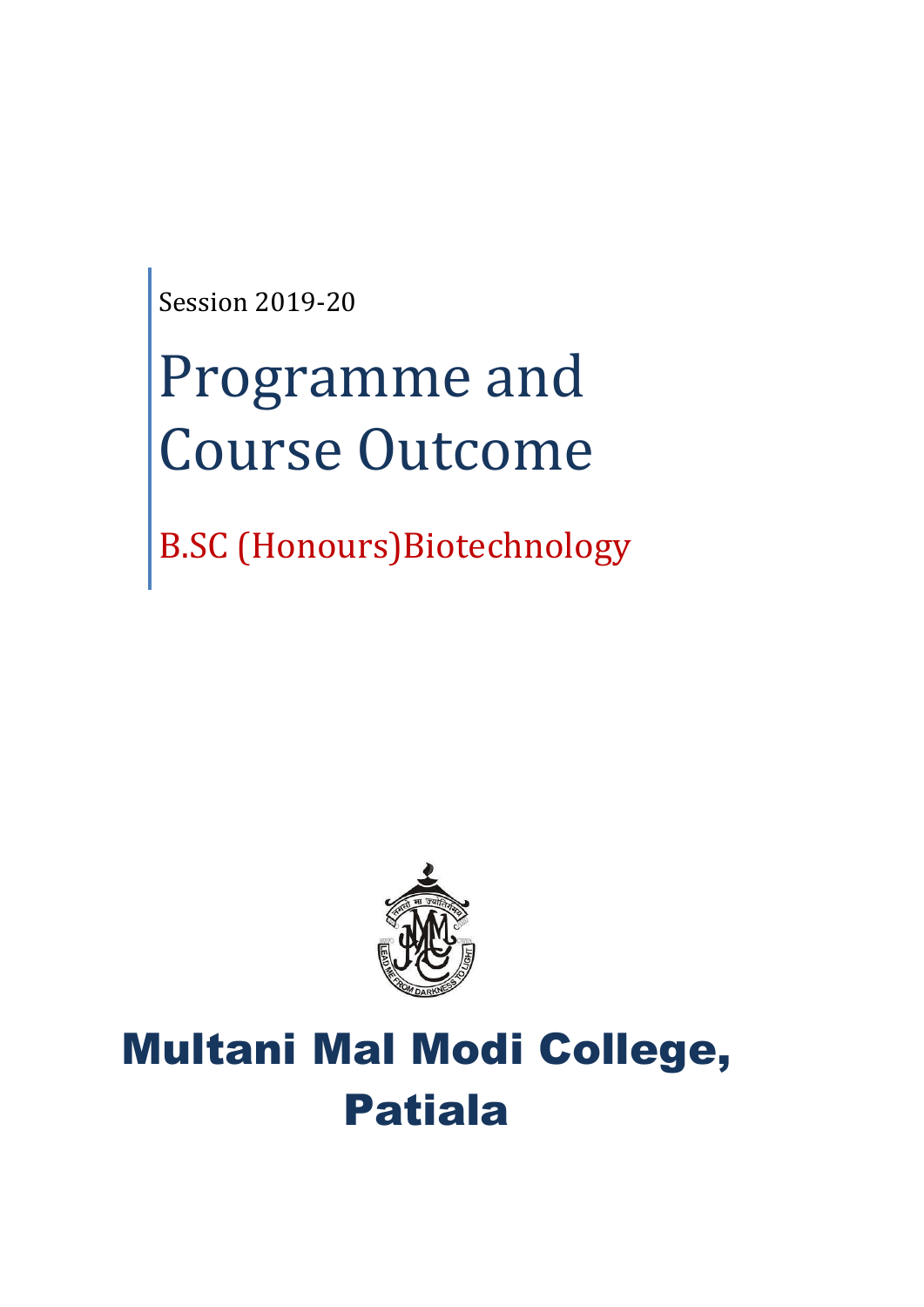# **Program Outcomes (POs)**

**PO-1**: After completing three years Bachelors in honours biotechnology, students would gain a thorough grounding in the fundamentals of new technologies in biotechnology.

**PO-2:** Industry applications of better understanding of the key principles of biochemical functioning at an advanced level. Better awareness of the major issues at the forefront of the discipline, will possess an in-depth understanding of the area of biochemistry chosen for research emphasis.

**PO-3**: An ability to conduct experiments, as well as to analyze data, understood the basic concepts, fundamental principles, and the scientific theories related to various scientific phenomena and their relevancies in the day-to-day life.

**PO-4**: The knowledge of basics of biotechnology beyond fundamentals results in affective development of the students, hence will make them progress to valuing and organization levels.

**PO-5:** An ability to acquire the skills in handling scientific instruments, planning and performing in laboratory experiments to meet desired needs within realistic constraints such as economic, environmental, social, political, ethical, health and safety, manufacturability, and sustainability in biotechnology.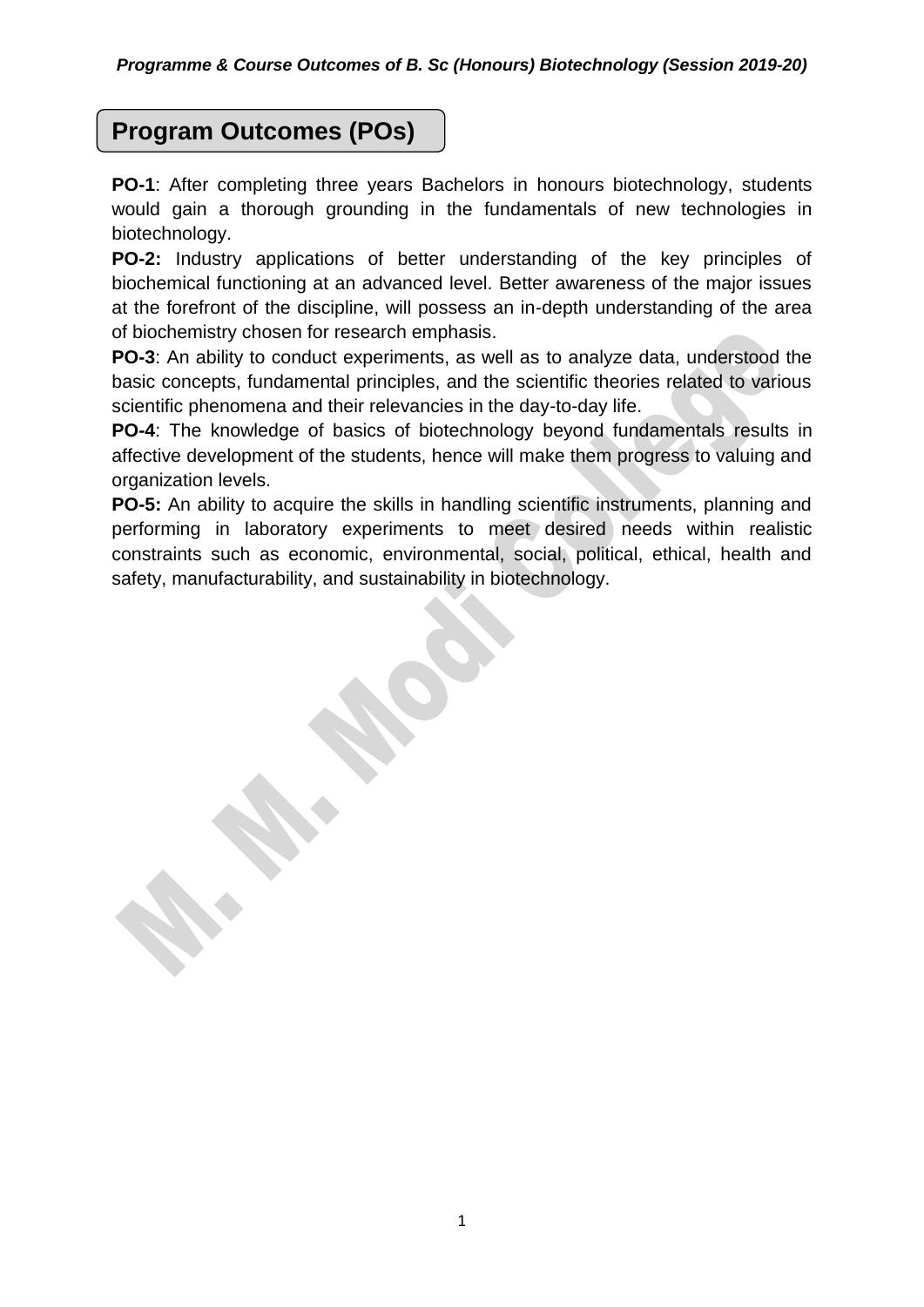# **Course Outcomes (COs)**

#### **B. Sc (Honours) Biotechnology- I**

#### **Semester-1st**

| Code        | <b>Course</b>                        |  |
|-------------|--------------------------------------|--|
| <b>BHB5</b> | PUNJABI-I                            |  |
| <b>BHB3</b> | <b>COMMUNICATION SKILLS -I</b>       |  |
| <b>BHB1</b> | <b>BIOCHEMISTRY &amp; METABOLISM</b> |  |
| <b>BHB1</b> | <b>CELL BIOLOGY</b>                  |  |
| <b>BHB4</b> | <b>CHEMISTRY -1</b>                  |  |

#### **Semester-2nd**

| Code          | <b>Course</b>                   |
|---------------|---------------------------------|
| <b>BHB6</b>   | <b>MAMMALIAN PHYSIOLOGY</b>     |
| BHB7          | PLANT ANATOMY AND PHYSIOLOGY    |
| BHB8          | ENGLISH/COMMUNICATION SKILLS-II |
| <b>BHB9</b>   | <b>CHEMISTRY-2</b>              |
| <b>BHB-10</b> | <b>PUNJABI-II</b>               |

#### **BHB5: PUNJABI**

## **ਪੰਜਾਬੀ ਲਾਜ਼ਮੀ ਵਿਸ਼ੇਦੀ ਪੜ੍ਹਾਈ ਉਪਰੰਤ ਵਿਵਦਆਰਥੀਆਂ ਦੀ ਯੋਗਤਾ ਅਤੇਸਮਰਥਾ ਵਿਚ ਸਾਰਥਕ ਿਾਧਾ ਹੋਿੇਗਾ**

CO- :1ਸਾਹਿਤਕ ਰਚਨਾਵਾਂ ਦੇ ਮਾਧਿਅਮ ਨਾਲ ਵਿਦਿਆਰਥੀਆਂ ਅੰਦਰ ਸਾਹਿਤਕ ਰਚੀਆਂ ਦਾ ਵਿਕਾਸ ਹੋਵੇਗਾ

CO- :2ਭਾਸ਼ਾ ਦੀ ਸਿਧਾਂਤਕ ਜਾਣਕਾਰੀ ਨਾਲ ਵਿਦਿਆਰਥੀ ਦੀ ਭਾਸ਼ਾਈ ਸਮਰੱਥਾ ਵਿਚਵਾਧਾ

CO- :3ਸਮਾਜਿਕ ਵਾਤਾਵਰਣ ਤੇ ਸਭਿਆਚਾਰਕ ਵਿਸ਼ਿਆਂ ਸਬੰਧੀ ਗਿਆਨ ਦੀ ਪ੍ਰਾਪਤੀ

CO- :4ਆਲੋਚਨਾਤਮਕ ਤੇ ਸਿਰਜਣਾਤਮਕ ਸੋਚ ਪਹੰਚਦਾ ਵਿਕਾਸ

CO- :5ਮਨੱਖੀ ਹੋਂਦ ਦੇ ਸੰਕਟਾਂ ਦੀ ਨਿਸ਼ਾਨਦੇਹੀ ਅਤੇ ਉਹਨਾਂ ਦਾ ਯੋਗ ਹੱਲ ਲੱਭਣ ਦੇ ਸਮਰੱਥ ਹੋਣਾ

CO- :6ਵਿਦਿਆਰਥੀ ਆਪਣੇ ਵਿਚਾਰਾਂ ਨੂੰ ਲਿਖਿਤ ਅਤੇ ਮੌਖਿਕ ਰੂਪ ਵਿਚ ਵਿਅਕਤਕਰਨ ਦਾ ਹਨਰ

CO- :7ਪ੍ੰਜਾਬੀ ਭਾਸ਼ਾ ਦੀ ਹਵਆਕਰਨਕ ਮੁਿਾਰਤ ਨਾਲ ਹਕਸੇਵੀ ਿੋਰ ਭਾਸ਼ਾ ਨ ੰ ਆਸਾਨੀ ਨਾਲ ਗਰਹਿਣ/ਸਮਝਣ ਦੀ ਯੋਗਤਾ

#### **BHB3: COMMUNICATION SKILLS-I**

After completion of this course student will be able to:

CO-1: Develop clear and lucid writing skills.

CO-2: Approach ideas with a creative bent of mind.

CO-3: Draft business correspondence effectively with great brevity and clarity.

CO-4: Develop overall linguistic competence and communication skills.

CO-5: Show proficiency in soft skills required for national and global placements.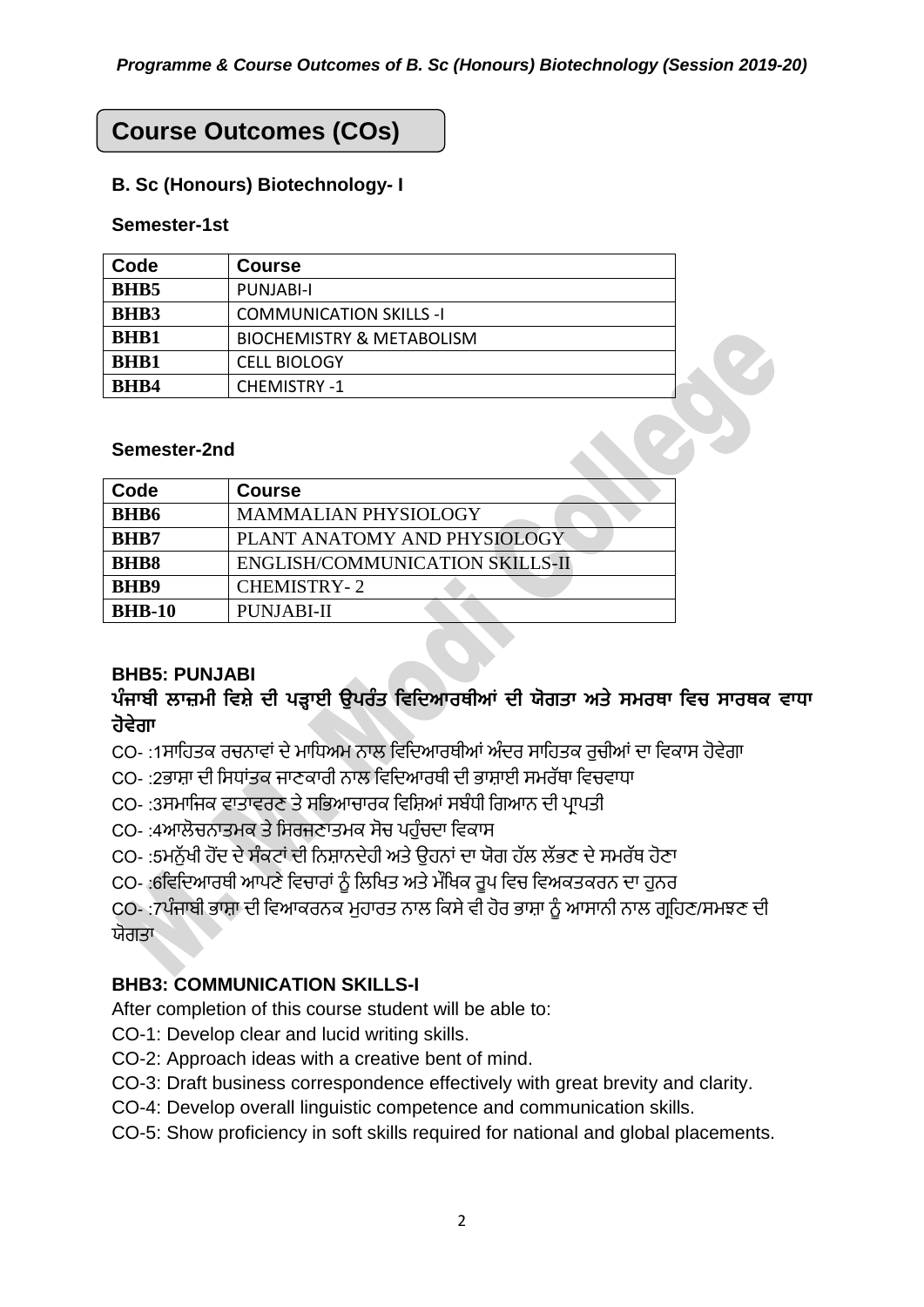#### **BHB1**-**BIOCHEMISTRY & METABOLISM**

After completion of this course the student will be able to:

- CO-1: The major objective of this subject is the complete understanding at the molecular level of all of the chemical processes associated with living cells.
- CO-2: The molecular architecture of cells and organelles, including membrane structure and dynamics will be discussed.
- CO-3: It will also focus on the principles of bioenergetics and enzyme catalysis.
- CO-4: The chemical nature of biological macromolecules, their three dimensional construction and the principles of molecular recognition is also included.
- CO-5: It helps student's understanding in the principles and basic mechanisms of metabolic control and molecular signaling.

#### **BHB1 - CELL BIOLOGY**

After completion of this course the student will be able to:

- CO-1: This subject aims to give Students an overview of basic cell biology and its applications in and around the work place.
- CO-2: In particular, this subject focuses on identifying key components that constitute living cells.
- CO-3: The function and structure of each cell components (organelles and tissues) will also be discussed in this subject.
- CO-4: The cellular and sub cellular specializations, and characteristics of higher tissue assemblies, will be studied to understand how cells contribute to the overall functioning of the organisms.
- CO-5: As cell biology is primarily an experimental science, the working of cells will frequently be discussed in an experimental context to familiarize students with many of the common tools used by cell biologists.

#### **BHB4 -CHEMISTRY -1**

After completion of this course the student will be able to:

- CO-1: Students will understand the different principles of inorganic chemistry.
- CO-2: Students will get knowledge of optical activity.
- CO-3: Students will be able to perform analysis of ions from Group I & II.

#### **B.Sc (HONS.) BIOTECHNOLOGY PART I (2NDSEMESTER)**

#### **BHB-10: PUNJABI**

### **ਪੰਜਾਬੀ ਲਾਜ਼ਮੀ ਵਿਸ਼ੇਦੀ ਪੜ੍ਹਾਈ ਉਪਰੰਤ ਵਿਵਦਆਰਥੀਆਂ ਦੀ ਯੋਗਤਾ ਅਤੇਸਮਰਥਾ ਵਿਚ ਸਾਰਥਕ ਿਾਧਾ ਹੋਿੇਗਾ**

ਵਿਆਕਰਨਕ ਪੱਧਰ ਉੱਤੇ ਪੰਜਾਬੀ ਭਾਸ਼ਾ ਨੂੰ ਸ਼ੁੱਧਰੁਪ ਵਿਚ ਉਚਾਰਨ, ਲਿਖਣ ਅਤੇ ਪੜ੍ਹਨ ਦਾ ਹਨਰ ਪੰਜਾਬੀ ਭਾਸ਼ਾ ਦੇ ਸ਼ਬਦ ਨਿਰਮਾਣ ਪਬੰਧ ਦਾ ਗਿਆਨ

ਵੱਖ ਵੱਖ ਉਪਭਾਸ਼ਾਵਾਂ ਦੀ ਵੱਖਰਤਾ ਰਾਹੀਂ ਪੰਜਾਬ ਦੀ ਭਾਸ਼ਾਈ ਭਿੰਨਤਾ ਤੇ ਵਿਸ਼ਾਲਤਾ ਦਾ ਗਿਆਨ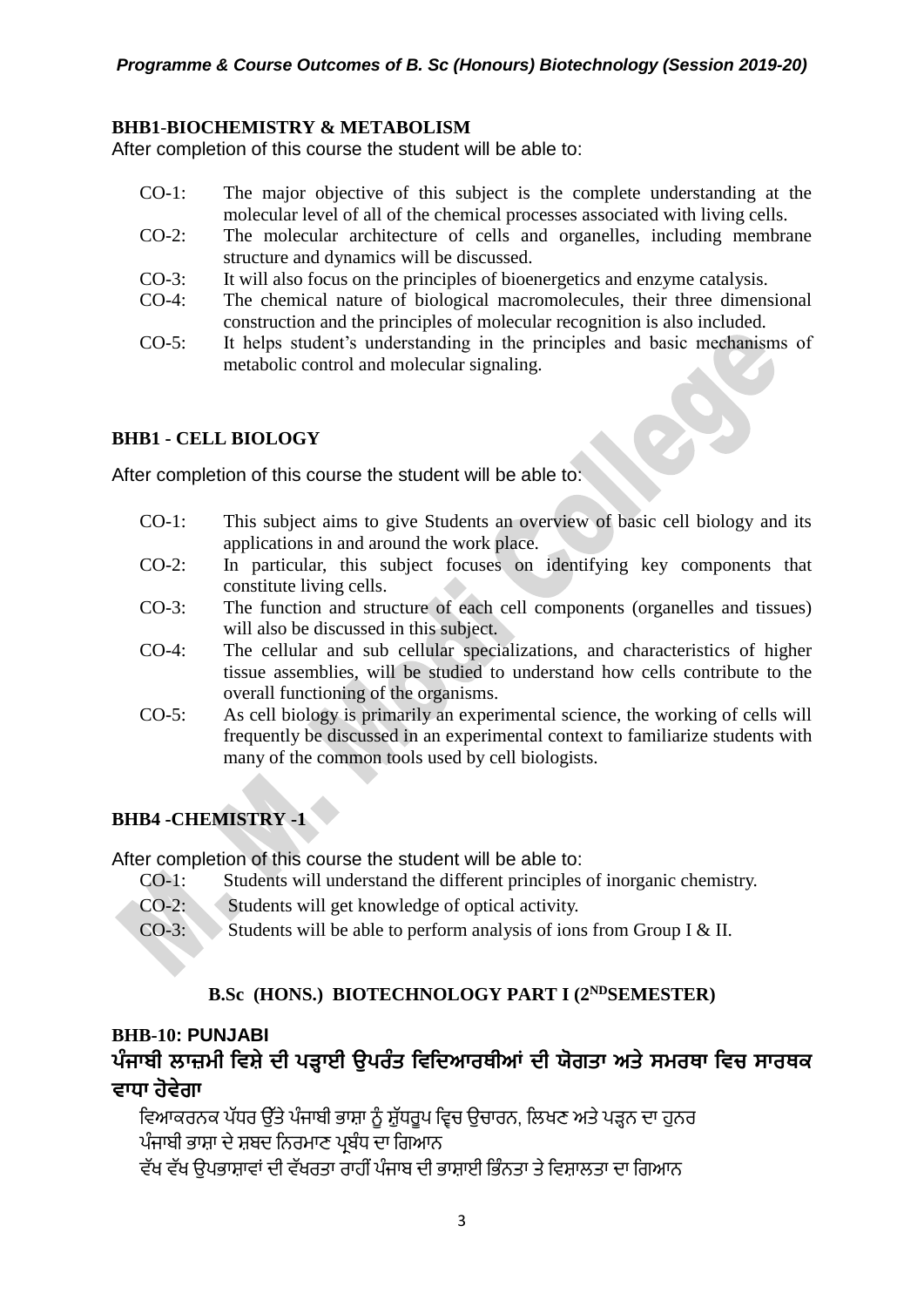ਵਿਭਿੰਨ ਸਮਾਜਿਕ, ਰਾਜਨੀਤਕ, ਧਾਰਮਿਕ ਮੁੱਦਿਆਂ ਸਬੰਧੀ ਵਿਚਾਰਾਂ ਦੇ ਨਿਰਮਾਣ ਦੀ ਸਮਰੱਥਾ ਵਿਚਵਾਧਾ ਮਕਾਬਲੇ ਦੀਆਂ ਪੀਖਿਆਵਾਂ ਵਿਚ ਸਹਾਇਕ ਸਮਾਜਿਕ ਰਿਸ਼ਤਿਆਂ ਵਿਚ ਭਾਵਾਂ ਦੀ ਸਰਲ ਪੇਸ਼ਕਾਰੀ ਨਿਜੀ ਚਿੱਠੀ-ਪੱਤਰ ਰਾਹੀਂ ਕਰਨ ਦੀ ਯੋਗਤਾ ਵਪਾਰਕ ਪੱਤਰ ਵਿਹਾਰ ਰਾਹੀਂ ਵਪਾਰਕ ਪੱਧਰ 'ਤੇ ਸੰਚਾਰ ਸਮਰੱਥਾ ਦਾ ਵਿਕਾਸ ਭਾਸ਼ਾ ਦੇ ਵਿਭਿੰਨ ਰਪਾਂ ਨੰ ਸਮਝਕੇ ਸਮਾਜ ਵਿੱਚ ਪਭਾਵਸ਼ਾਲੀ ਰਪ ਵਿੱਚ ਵਿਚਰਨ ਦੀ ਯੋਗਤਾ ਭਾਸ਼ਾ ਦੀ ਸਮਰੱਥਾ ਪਛਾਣ ਕੇ ਅੰਦਰਲੀ ਯੋਗਤਾ ਦਾ ਸਹੀ ਪਯੋਗ ਕਰਨਾ ਸਾਹਿਤਕ ਰਚਨਾਵਾਂ ਦੇ ਮਾਧਿਅਮ ਨਾਲ ਵਿਦਿਆਰਥੀਆਂ ਅੰਦਰ ਸਾਹਿਤਕ ਰਚੀਆਂ ਦਾ ਵਿਕਾਸ ਹੋਵੇਗਾ

#### **BHB6- MAMMALIAN PHYSIOLOGY**

After completion of this course the student will be able to:

- CO-1: Students will understand why cells need to communicate and to give examples of some of the processes involved in animals.
- CO-2: Students will be informed about definition and distinguish the roles of membrane bound, secreted and diffusible signaling molecules and relate this to their functions.
- CO-3: The subject will describe students the major components of the extracellular matrix and how cells adhere to it.
- CO-4: The subject will describe students other forms of cell-cell contact such as cadherin junctions and gap junctions and to appreciate the functions which these serve.
- CO-5: Students will understand the principles of immune recognition.
- CO-6: The subject will describe students the process of fertilization and reproduction.
- CO-7: Students will understand the principals of the mechanisms of action of drugs on tissues and some ways in which their effects might be tested in vitro and in vivo.
- CO-8: The subject will define the terms agonist and antagonist, competitive and noncompetitive and partial agonist and antagonist.

#### **BHB7-PLANT ANATOMY AND PHYSIOLOGY**

After completion of this course the student will be able to:

- CO-1: Students will have an understanding of basic plant chemistry and physiology.
- CO-2: Students will have an overview of photosynthesis, cellular respiration, and fermentation.
- CO-3: Students will understand the basic parts of a plant cell and the distinction between different tissue types in plants.
- CO-4: Students will be familiar with the anatomical features of leaves, stems, and roots as well as flowers and fruits.

#### **BHB8 -ENGLISH/COMMUNICATION SKILLS-II**

- CO-1: The objective of this subject is to increase students's English communication skills by improving fluency through regular practice and speaking instructions.
- CO-2: It will help students in developing a core understanding of basic grammar structure like nouns, verbs and adjectives through class reading and speaking tasks.
- CO-3: It will also improve the ability of students to communicate effectively in English.
- CO-4: This subject also focuses to expand vocabulary through assignments and class work.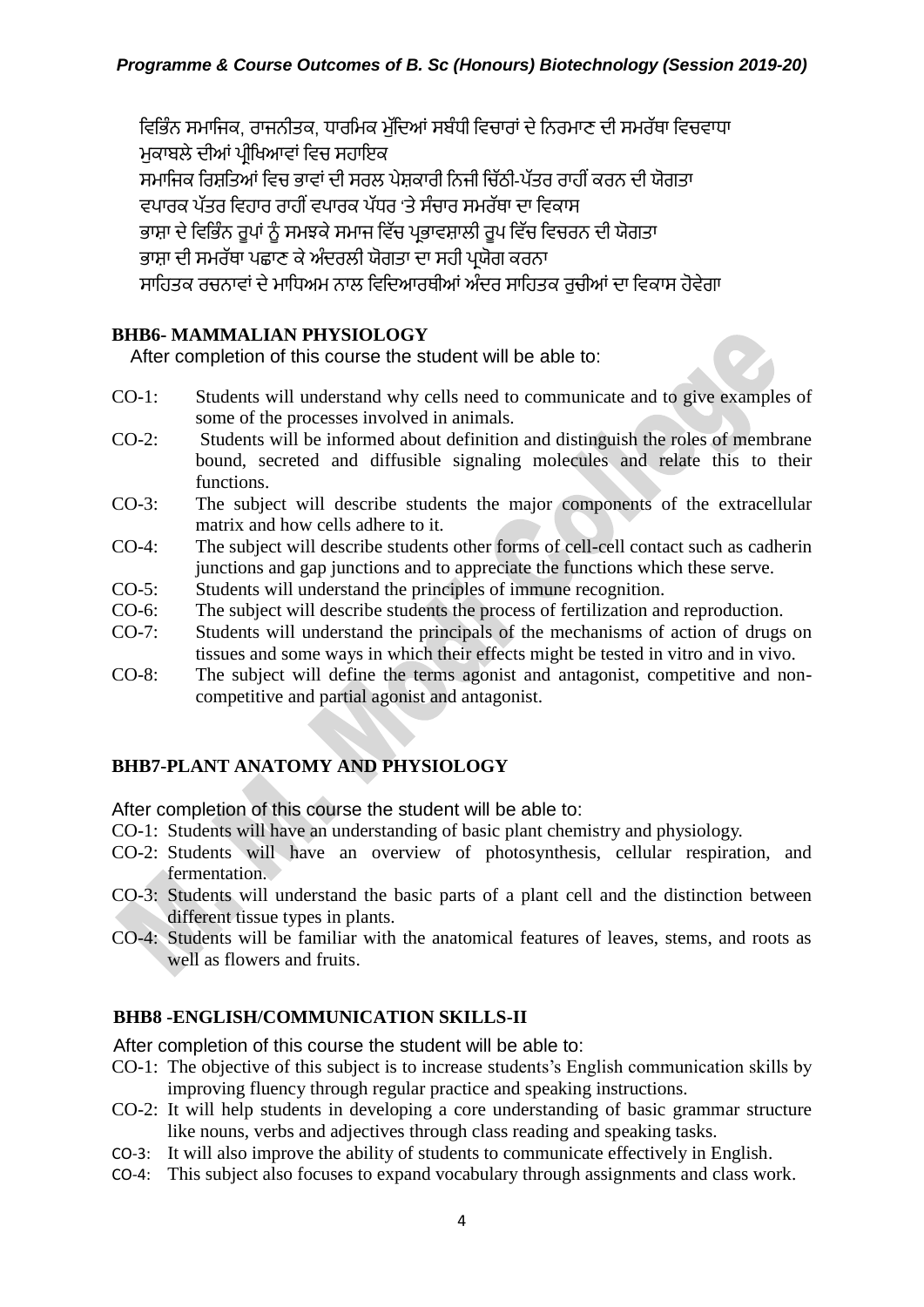#### **BHB9 -CHEMISTRY 2**

- CO-1: The students will develop curiosity and interest in chemistry.
- CO-2: The student will acquire an ability to think rationally and critically.
- CO-3: The student will learn ionic solids, solutions and chemical kinetics.
- CO-4: The students will learn about Colligative properties.
- CO-5: The subject will provide details about benzene and its derivatives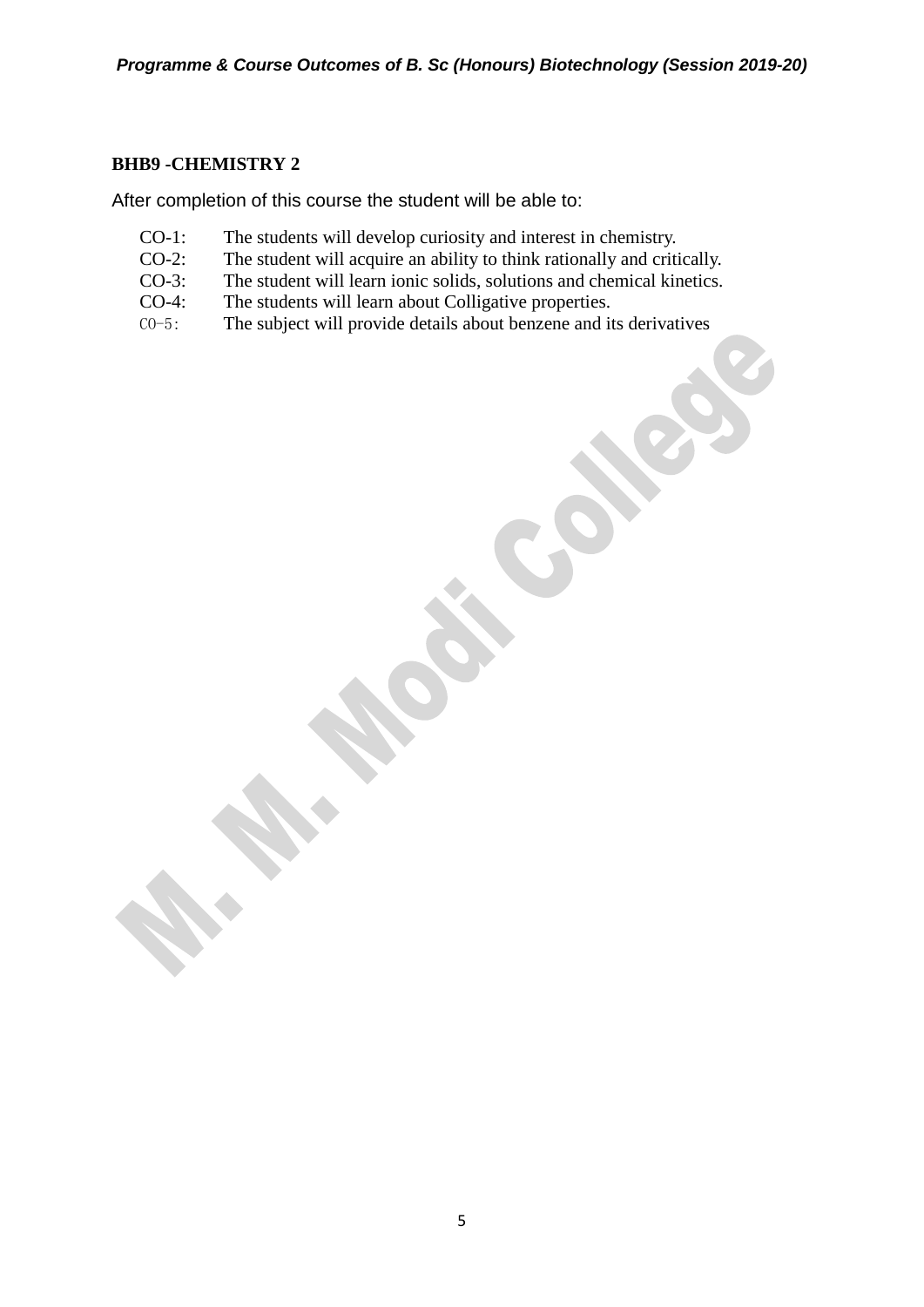# **Course Outcomes (COs)**

#### **B. Sc (Honours) Biotechnology - II**

#### **Semester-3rd**

| Code  | <b>Course</b>               |  |
|-------|-----------------------------|--|
| BHB12 | <b>GENETICS</b>             |  |
| BHB13 | <b>GENERAL MICROBIOLOGY</b> |  |
| BHB15 | <b>ENZYMOLOGY</b>           |  |
| BHB16 | ENVIRONMENTAL BIOTECHNOLOGY |  |
| BHB14 | <b>CHEMISTRY-3</b>          |  |

#### Semester-4<sup>th</sup>

| Code          | <b>Course</b>                     |
|---------------|-----------------------------------|
| BHB17         | MOLECULAR BIOLOGY                 |
| BHB18         | <b>IMMUNOLOGY</b>                 |
| <b>BHB 20</b> | <b>INDUSTRIAL FERMENTATIONS</b>   |
| <b>BHB 21</b> | IPR, ENTREPRENEURSHIP BIOETIHCS & |
|               | <b>BIOSAFETY</b>                  |
| BHB19         | <b>CHEMISTRY-4</b>                |

#### **BHB12-GENETICS**

After completing this course, the students will be able to:

- CO-1: The main objective of this subject is to understand the significance of mitosis and meiosis.
- CO-2: Students will learn Mendelian Genetics which tells how to solve genetic problems that involves monohybrid and dihybrid crosses.
- CO-3: Students will understand the molecular genetics which describes the structure of DNA, DNA replication, transcription and translation processes.
- CO-4: It will help students to understands the causes and effects of mutation on molecular level.
- CO-5: This subject also describes the role of Genetic code, gene, mRNA, ribosomes etc.

#### **BHB13- GENERAL MICROBIOLOGY**

After completing this course, the students will be able to:

CO-1: Understand the basic microbial structure and function and study the comparative characteristics of prokaryotes and eukaryotes and also Understand the structural similarities and differences among various physiological groups of bacteria/archaea.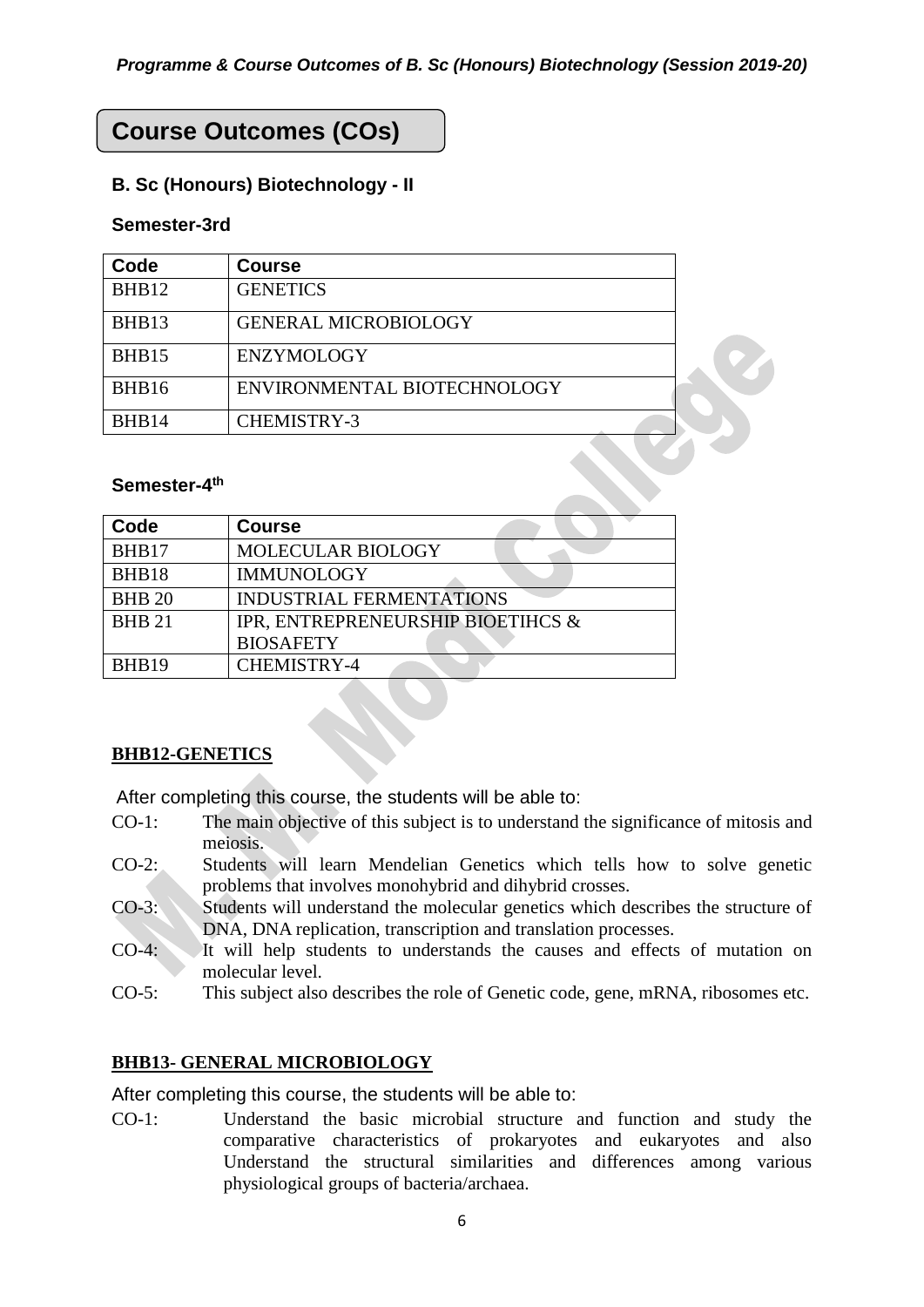- CO-2: To know the structure, metabolism, genetics and ecology of prokaryotic microorganism, eukaryotic microorganism and viruses.
- CO-3: Students will understand the principles of physical and chemical methods in the control of microorganism.
- CO-4: Students will understand the prevention and control of infectious diseases.
- CO-5: This subjects gives the understanding of various laboratory techniques such as isolation, staining, identification for various microorganism.

#### **BHB15-ENZYMOLOGY**

After completing this course, the students will be able to:

- CO-1: Students will learn various theoretical and practical aspects of enzymology.
- CO-2: This subject will stimulates students's interest in learning the structure, function and kinetics of enzyme and their role as catalyst and regulator of cell metabolism.
- CO-3: This subject will serve as foundation for more advanced enzymology courses.
- CO-4: The student will understand the concept of immobilization and its relationship with various cells and enzymes.
- CO-5: A practical approach in the field of biosensors and immobilized systems.

#### **BHB16-ENVIRONMENTAL BIOTECHNOLOGY**

After completing this course, the students will be able to:

- CO-1: Students will know the basic physiology of a microorganism and how their structure dictates their function in the environment.
- CO-2: To understand the conventional fuels, modern fuels and their environmental impact.
- CO-3: Students will understand the basics for microbial metabolism of environmental contaminants.
- CO-4: To know various techniques to modify and augment microorganisms in the laboratory and environment.
- CO-5: Students will understand the principles of bioremediation, phytoremediation, bioleaching and waste water treatment.

#### **BHB14-CHEMISTRY**

- 
- CO-1: To understand the various concepts about acids and bases.<br>CO-2: To study the chemistry of some selected functional groups To study the chemistry of some selected functional groups
- CO-3: To learn the chemistry of carboxylic acid derivatives and ethers.
- CO-4: To understand about the chemistry behind fats, oils and detergents.
- CO-5: To understand the Phase equilibrium concept of one and two component systems.
- CO-6: To understand the various terms involved in phase diagram and Gibb's phase rule.
- CO-7: To understand the basic principles electrochemistry.
- CO-8: To explain the concepts of electrolytic conduction and dilution.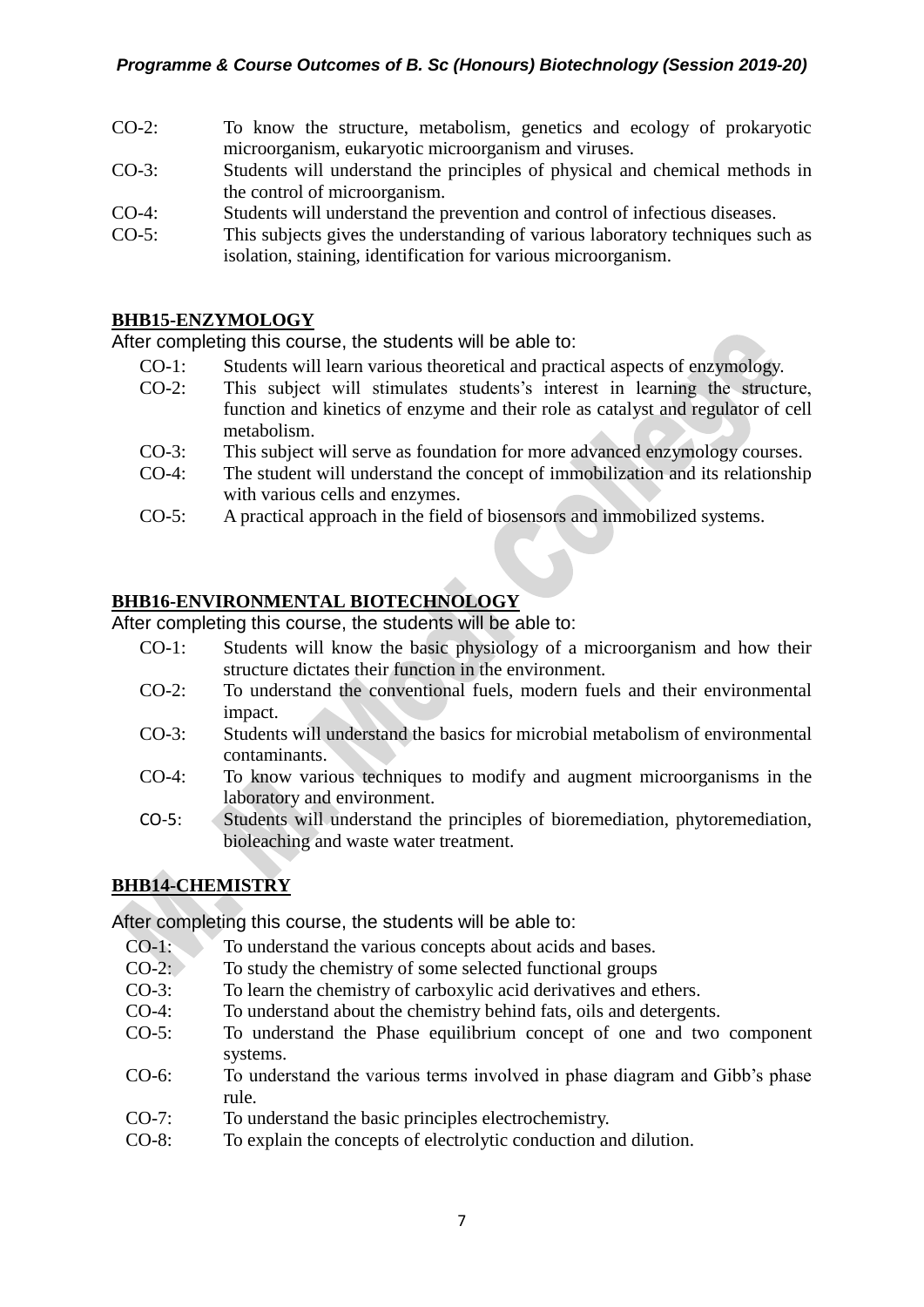#### **BHB17-MOLECULAR BIOLOGY**

After completing this course, the students will be able to:

- CO-1: This subject will demonstrate knowledge and understanding of the molecular machinery of living cells.
- CO-2: This subject will demonstrate knowledge and understanding of the principles that govern the structures of DNA and their participation in replication, transcription and translation.
- CO-3: This subject will demonstrate knowledge and understanding of the principles and basic mechanisms of metabolic control and molecular signaling.
- CO-4: Students will learn the use of basic laboratory skills and apparatus to obtain reproducible data from biochemical experiments.
- CO-5: Students will learn how to implement experimental protocols, and adapt them to plan and carry out simple investigations.
- CO-6: Students will be able to analyse, interpret, and participate in reporting to their peers on the results of their laboratory experiments;
- CO-7: Students will build on their knowledge and understanding in tackling more advanced and specialised techniques of DNA and RNA purification and more widely to pursue independent, self-directed and critical learning.

#### **BHB18-IMMUNOLOGY**

After completing this course, the students will be able to:

- CO-1: The students will be able to identify the cellular and molecular basis of immune responsiveness.
- CO-2: The students will be able to describe the roles of the immune system and overall organization of genes.
- CO-3: The students will be able to describe immunological response and how it is triggered and regulated.
- CO-4: The students will be able to demonstrate a capacity for problem-solving about immune responsiveness.
- CO-5: The students will be able to transfer knowledge of immunology into clinical decisionmaking through case studies presented in class. Learn about immunization and their preparation and its importance.
- CO-6: Demonstrate scientific quantitative skills, such as the ability to evaluate experimental design, read graphs, and understand and use information from scientific papers.

#### **BHB 20-INDUSTRIAL FERMENTATIONS**

- CO-1: Industrial fermentation is an interdisciplinary science that applies principles associated with biology and engineering.
- CO-2: Students will learn microbiology and biochemistry from biological aspect.
- CO-3: Students will understand the commercial exploitation of microorganisms on a large scale.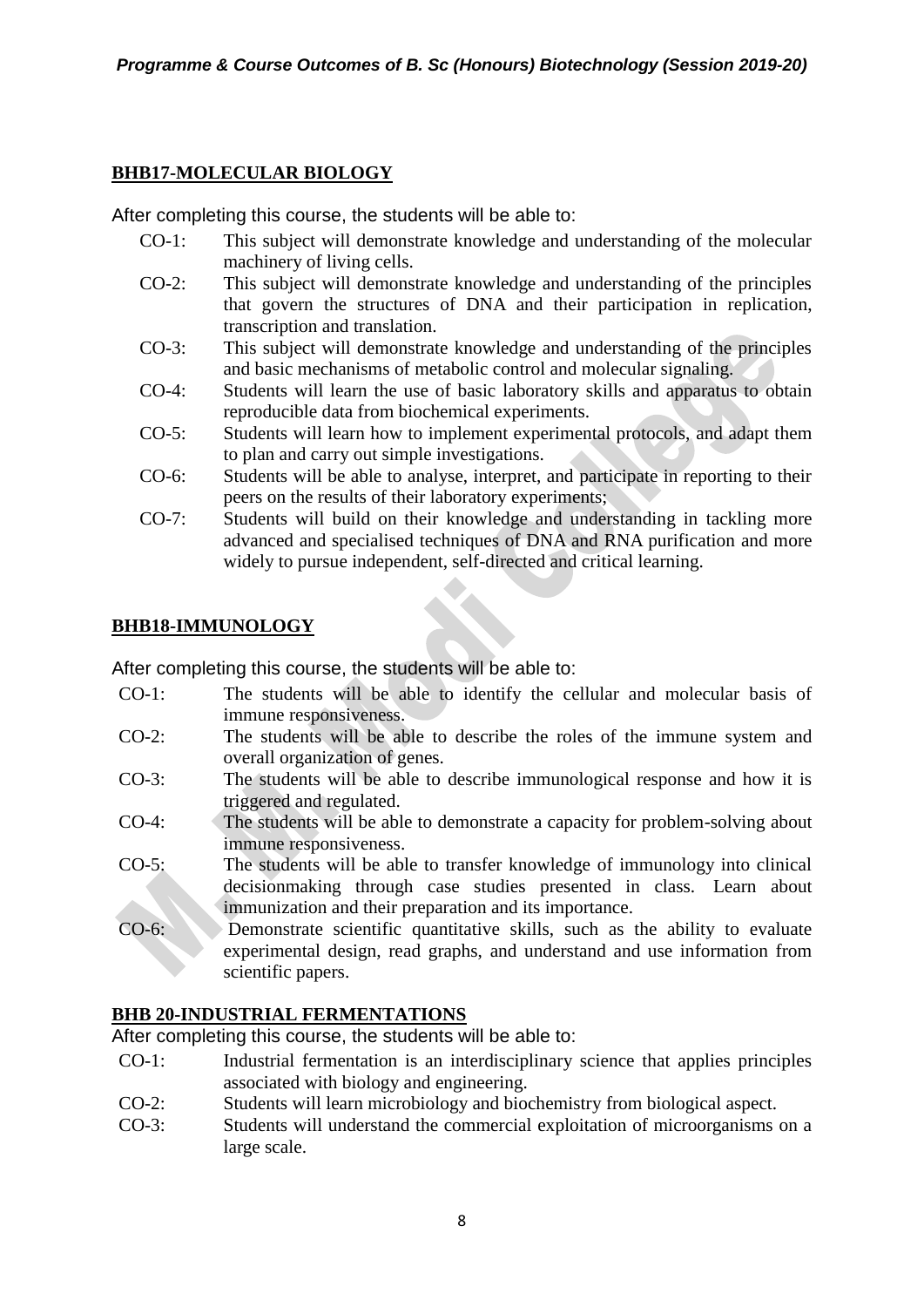#### *Programme & Course Outcomes of B. Sc (Honours) Biotechnology (Session 2019-20)*

- CO-4: This subject provides the knowledge of basic principle of fermentation process, which help students to design, develop and operate industrial level biofuels.
- CO-5: This fundamental knowledge is essential for Students to make their career in industry based on bioprocess.

#### **BHB 21-IPR, ENTREPRENEURSHIP BIOETIHCS & BIOSAFETY**

After completing this course, the students will be able to:

- CO-1: This subject will introduce basic concepts of ethics and safety that are essential for different disciplines of science and procedures involved and protection of intellectual property and related rights.
- CO-2: Students will understand balanced integration of scientific and social knowledge in sustainable development.
- CO-3: To understand the risks, ethics and safety of biotechnology based research and products related to various environmental factors.
- CO-4: This subject will provide a basic layout on regulations for entrepreneurship.

#### **BHB19-CHEMISTRY-4**

- CO-1: The students will develop curiosity and interest in chemistry.
- CO-2: The student will acquire knowledge of acid and bases, carboxylic acids and its derivatives.
- CO-3: The student will learn concepts of phase equilibrium, fats & oils and electrochemistry.
- CO-4: The students will learn applications of conductance measurement.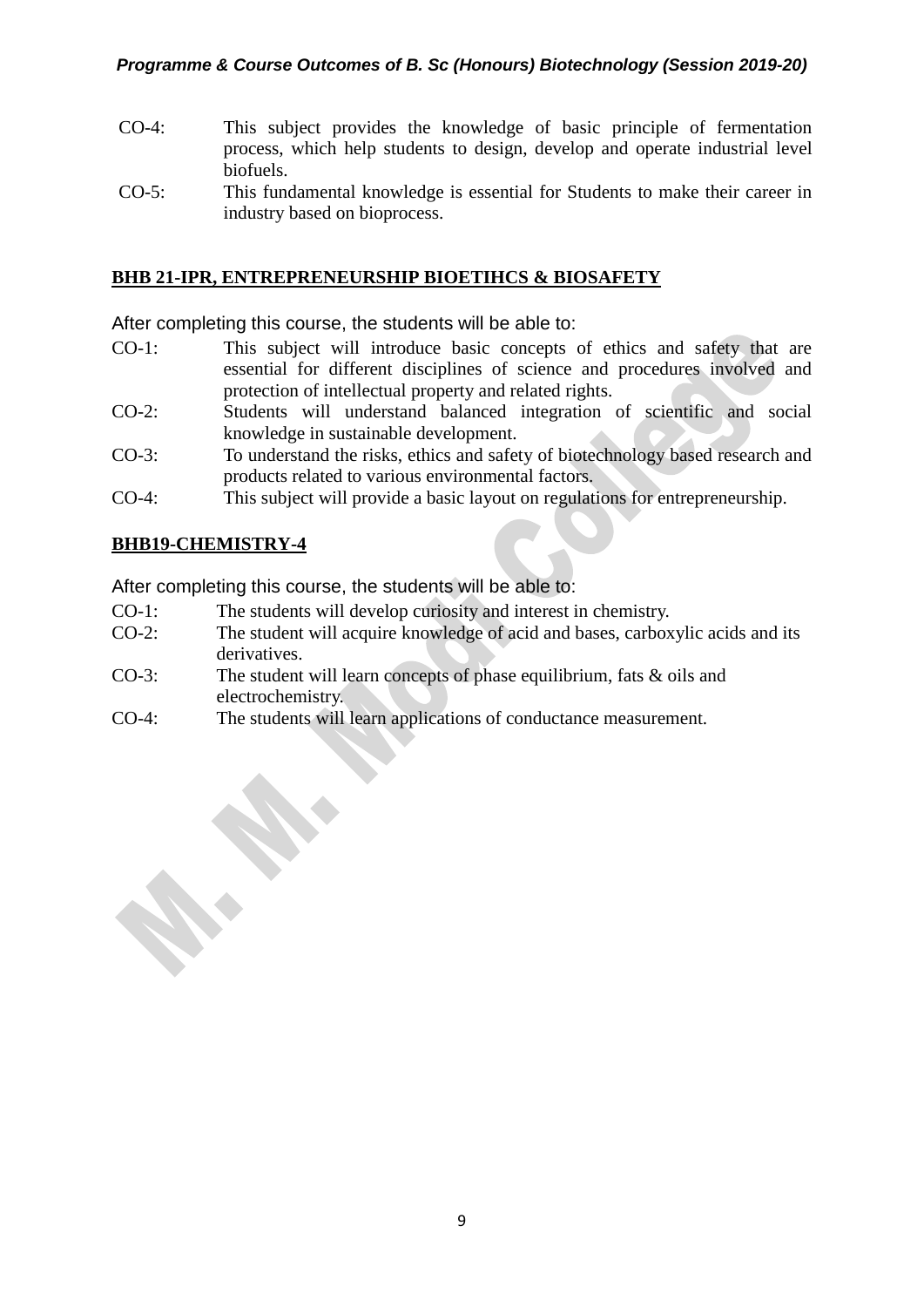# **Course Outcomes (COs)**

#### **B. Com (Honours) Biotechnology- III**

#### **Semester- 5th**

| Code              | <b>Course</b>                |
|-------------------|------------------------------|
| BHB23             | <b>BIOPROCESS TECHNOLOGY</b> |
| BHB <sub>24</sub> | RECOMBINANT DNA TECHNOLOGY   |
| BHB25             | Animal Biotechnology         |
| BHB <sub>26</sub> | PLANT BIOTECHNOLOGY          |
|                   | <b>BHB27   CHEMISTRY-5</b>   |

#### **Semester- 6 th**

| BHB26<br>BHB27            | PLANT BIOTECHNOLOGY<br><b>CHEMISTRY-5</b> |  |
|---------------------------|-------------------------------------------|--|
| Semester- 6 <sup>th</sup> |                                           |  |
| Code                      | <b>Course</b>                             |  |
| <b>BHB28</b>              | <b>BIOANALYTICAL TOOLS</b>                |  |
| BHB <sub>29</sub>         | <b>GENOMICS &amp; PROTEOMICS</b>          |  |
| <b>BHB30</b>              | MEDICAL MICROBIOLOGY                      |  |
| BHB31                     | <b>BIOINFORMATICS</b>                     |  |
| BHB32                     | <b>FOOD BIOTECHNOLOGY</b>                 |  |
| <b>BHB32</b>              | <b>CHEMISTRY-6</b>                        |  |

#### **BHB23-BIOPROCESS TECHNOLOGY**

After completing this course, the students will be able to:

- CO-1: This course explains the processes and techniques used for extraction and purification of a product from culture medium. Also, bioprocess consideration in using animal and plant cell cultures will discuss using different techniques.
- CO-2: To instruct students with an in-depth understanding of the key process design concepts relating to the production of biomolecules of industrial importance, produced using isolated microbial and mammalian cells.
- CO-3: This will also provide students with an up-to-date knowledge of upstream and downstream processing technology.
- CO-4: Throughout this module, the emphasis will be on relating how market requirements influence the development and cost-effective optimization of biotechnology processes, stressing the multidisciplinary nature of this sector.
- CO-5: Students will be equipped with a knowledge and understanding of mainstream bioprocess design heuristics so that they may engage productively within multidisciplinary process development teams.

#### **BHB24-RECOMBINANT DNA TECHNOLOGY**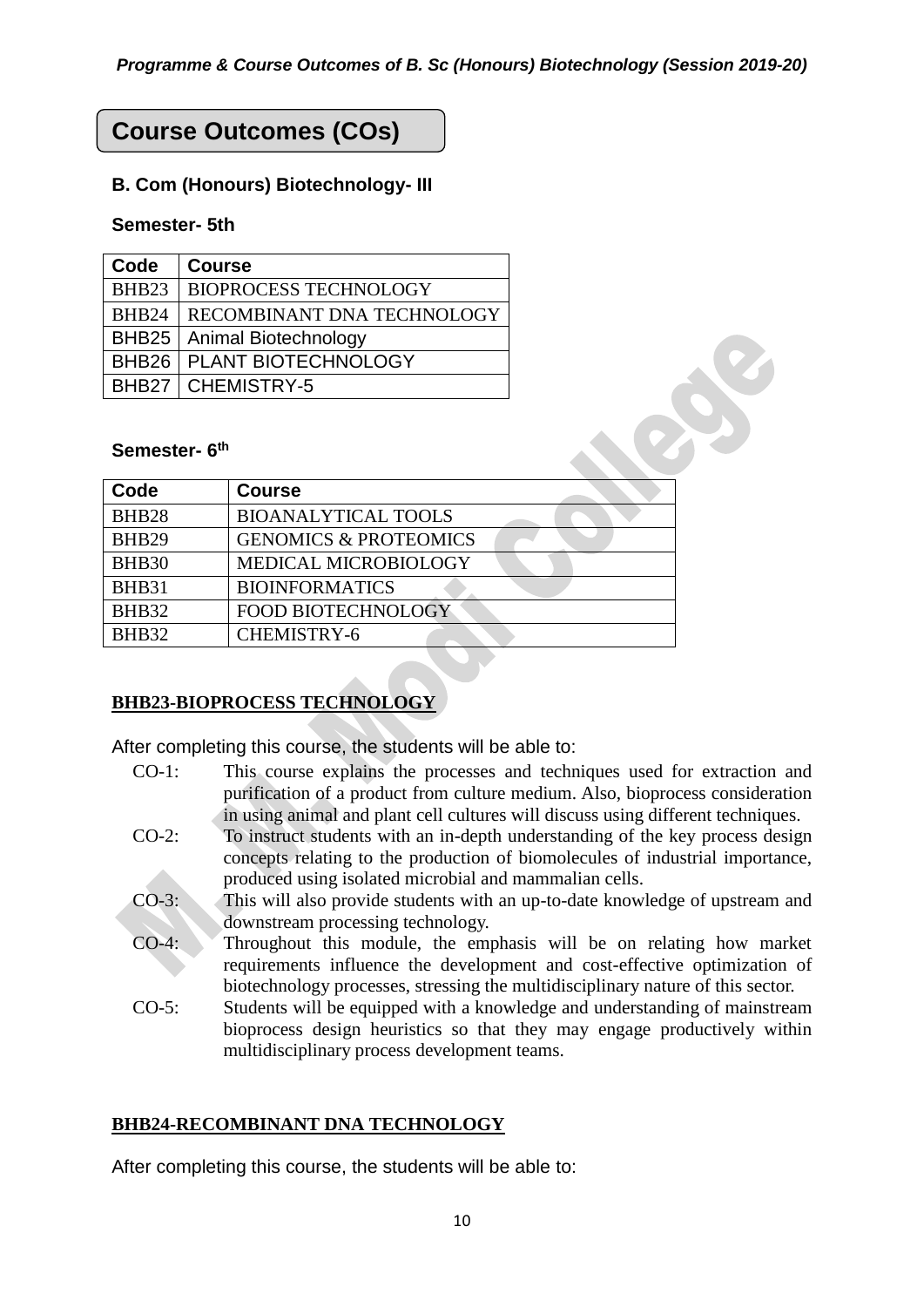- CO-1: This subject covers both the principles and the applications of molecular biology methods with an emphasis on the application of recombinant DNA technology to animals, plants and microbial organisms.
- CO-2: To understand the application of recombinant technology to diagnostics and therapeutics.
- CO-3: It describes the use of genetically engineered products to solve environmental problems and cure human diseases.
- CO-4: It also covers the practical application of recombinant DNA technology in industry, food production, human and veterinary medicine, agriculture and bioengineering.
- CO-5: It will also discuss the use of recombinant DNA technology to identify, map and sequence genes and to determine their function.
- CO-6: Understanding of applications of recombinant DNA technology and genetic engineering. from academic and industrial perspective.

#### **BHB25-ANIMAL BIOTECHNOLOGY**

After completing this course, the students will be able to:

- CO-1: This subject covers the topics for the identification and characterization of animal breeds.
- CO-2: Locate and critically evaluate scientific literature and experimental studies relating to animal biotechnology and be able to effectively communicate the findings in oral and written form.
- CO-3: Evaluate and discuss public and ethical concerns over the use of animal biotechnology.
- CO-4: Students will study the methods of developing DNA based diagnostics and genetically engineered vaccines for animals.
- CO-5: This subject also includes animal genomics studies and its varied applications.
- CO-6: Students will learn embryo-transfer technology, cloning, and transgenic animals.
- CO-7: This subject also covers the molecular diagnostics, wildlife conservation, stem cell research and bioprocessing technologies**.**

#### **BHB26-PLANT BIOTECHNOLOGY**

- CO-1: The course will provide new knowledge and widening of the knowledge acquired in other course by handling of classical and modern plant biotechnology processes, including breeding of healthy plants, plants with improved characteristics and plants for biomolecule production.
- CO-2: Students will develop molecular strategies to support plant breeding programs, including molecular biodiversity analysis, quantitative genetics and molecular marker-trait associations.
- CO-3: Students will be able develop a model to introduce and to study the expression of genes related to plant adaptations.
- CO-4: Students will learn to apply biotechnology to the development of agriculture.
- CO-5: Students will learn to apply and develop strategies to produce bio-products (metabolites, enzymes, recombinant proteins)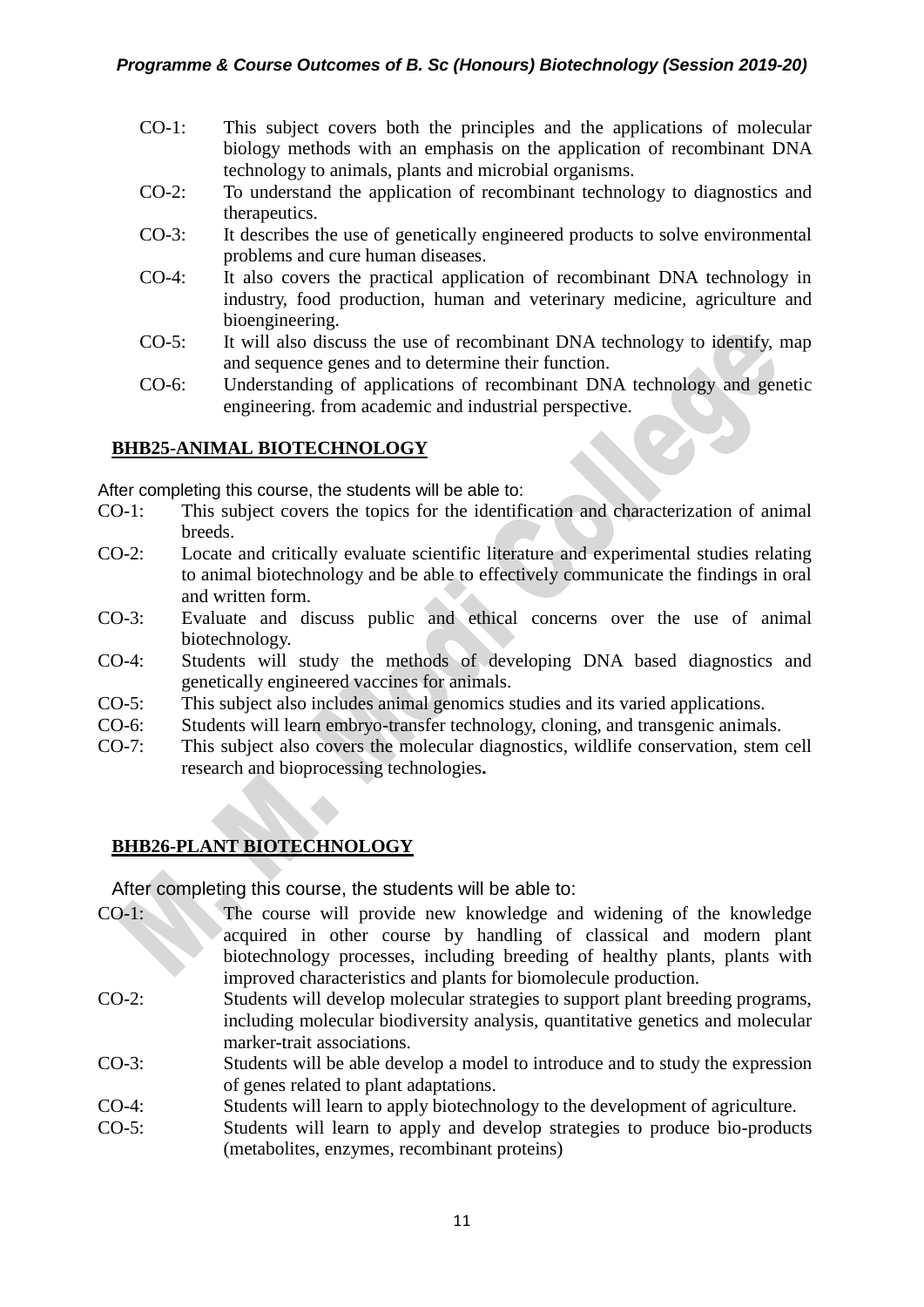CO-6: Students will understand biotechnological processes that have also applicative value in pharmaceutical and food industry, in agriculture and in ecology.

#### **BHB27-CHEMISTRY**

After completing this course, the students will be able to:

- CO-1: Students will acquire an ability to observe accurately and objectively.
- CO-2: Students will acquire an ability to solve problem.
- CO-3: Students will acquire an ability to think scientifically, independently and to make rational discussion.
- CO-4: Students will be able to understand what it means to use spectroscopic methods for qualitative and quantitative analysis.
- CO-5: This subject will be able to describe the difference between a fluorescence excitation and emission spectrum.
- CO-6: This subject will determine the vibrations for atomic molecules and identify whether they are infrared active.

#### **BHB28-BIO-ANALYTICAL TOOLS**

After completing this course, the students will be able to:

- CO-1: The primary objectives of this course are to develop the skills to understand the theory and practice of bio-analytical techniques.
- CO-2: The course contains bio analytical techniques along with their theory, working principal, common instrumentation and possible applications.
- CO-3: This subject will provide scientific understanding of analytical techniques and detail interpretation of results.
- CO-4: Students will be able to learn the theoretical principles of centrifugation techniques, electrophoresis, spectroscopy and some of their applications

#### **BHB29-GENOMICS & PROTEOMICS**

After completing this course, the students will be able to:

- CO-1: The ultimate goal of this subject is to develop student's understanding towards the identification and characterization of proteins expressed in a genome.
- CO-2: Students will be able to browse whole genome databases.
- CO-3: Learn on assigning gene function through mutagenesis and genetic engineering and will be able to conduct gene expression profiling.
- CO-4: It includes study of the entire set of proteins in order to understand its structure and function.
- CO-5: This subject will cover recent developments in genetics, epigenetics, small RNAs, proteomics, gene expression, mutagenesis and mapping genes.
- CO-6: It aims to teach students advanced technologies, research methods with major emphasis on the applications of DNA sequencing and protein analysis techniques**.**
- CO-7: Acquire skills in the techniques of Site directed mutagenesis, Transposon tagging and targeted genome editing technologies.

#### **BHB30-MEDICAL MICROBIOLOGY**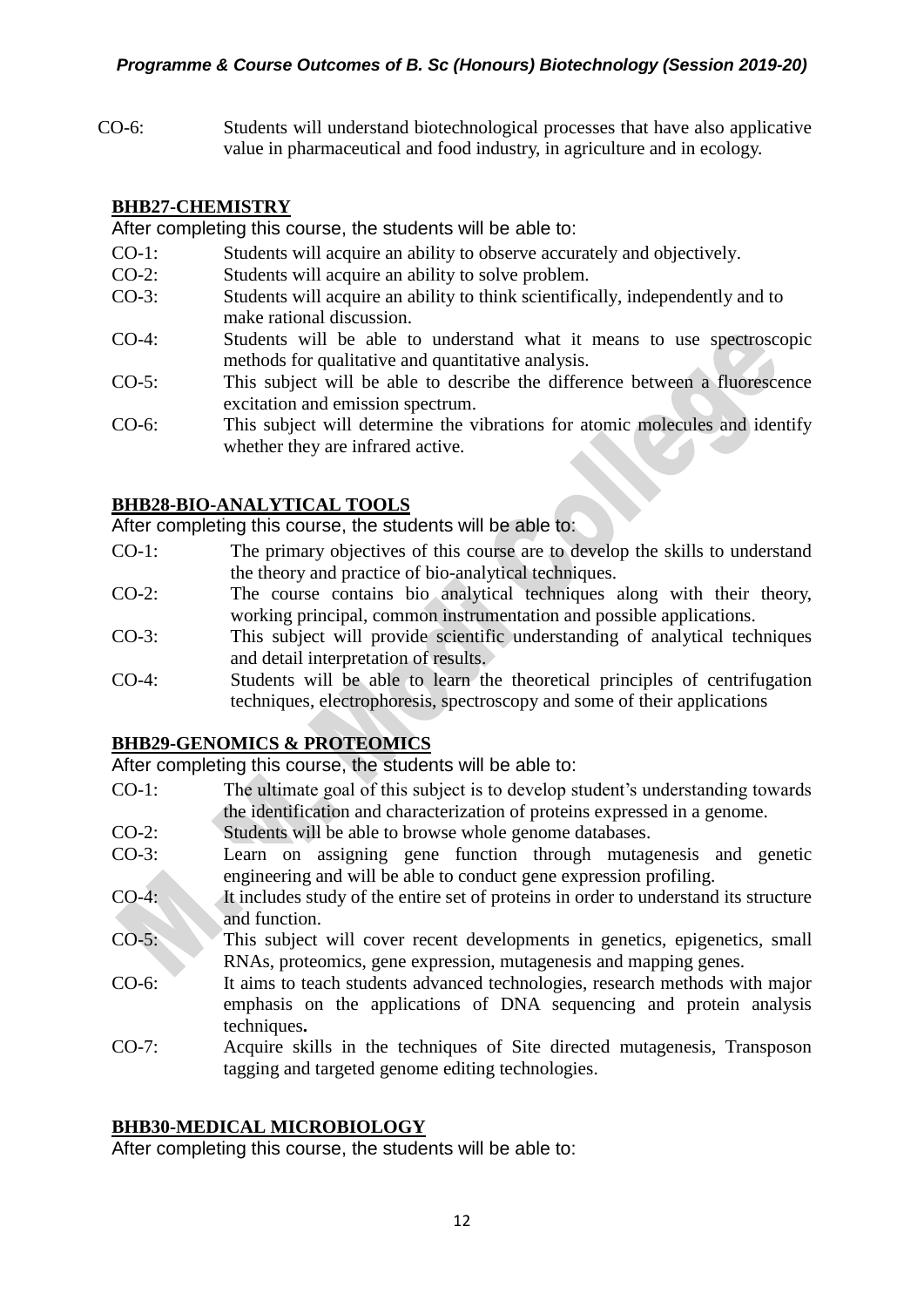- CO-1: Students will be able to identify common infectious agents and the diseases that they cause.
- CO-2: Students will be able to evaluate methods used to identify infectious agents in the clinical microbiology lab.
- CO-3: Students will be able to recall microbial physiology including metabolism, regulation and replication.
- CO-4: Students will be able to explain general and specific mechanisms by which an infectious agent causes disease.
- CO-5: Students will be able to recognize and diagnose common infectious diseases from the clinical presentation and microbiological lab findings.
- CO-6: Students will be able to describe the epidemiology of infectious agents including how infectious diseases are transmitted.
- CO-7: Students will be able to explain interventions employed to prevent infectious diseases including infection control measure and vaccines.

#### **BHB31-BIOINFORMATICS**

After completing this course, the students will be able to:

- CO-1: To give students an introduction to the basic practical techniques of bioinformatics.
- CO-2: Describe the history, scope and importance of Bioinformatics and role of internet in Bioinformatics.
- CO-3: Describe about Multiple Sequence Alignment, BLAST, FASTA, SWISSPROT its significance, algorithms and tools used for MSA
- CO-4: Emphasis will be given to the application of bioinformatics and biological databases to problem solving in real research problems.
- CO-5: The students will become familiar with the use of a wide variety of internet applications, biological database and will be able to apply these methods to research problems.
- **CO-6:** The aim of practical subject is to provide practical training in bioinformatics methods including accessing the major public sequence databases, use of the different computational tools to find sequences, analysis of protein and nucleic acid sequences by various software packages.

#### **BHB32-FOOD BIOTECHNOLOGY**

- CO-1: This subject discusses the technological principles and industrial applications of microorganisms and enzymes in food production and processing systems to provide useful products and services.
- CO-2: Demonstrate knowledge of major scientific concepts, social, economic and ethical implications in food sciences.
- CO-3: Analyse the importance of microorganisms in foods and understand the biotic and abiotic factors that affect their development in these substrates.
- CO-4: Recognise the importance of fermentation processes and appreciate the role of microorganisms in industrial processes.
- CO-5: This subject will cover basic properties, characteristics of microorganisms and enzymes, their metabolic pathways and how these are harnessed, manipulated and applied to increase productivity in food sector.